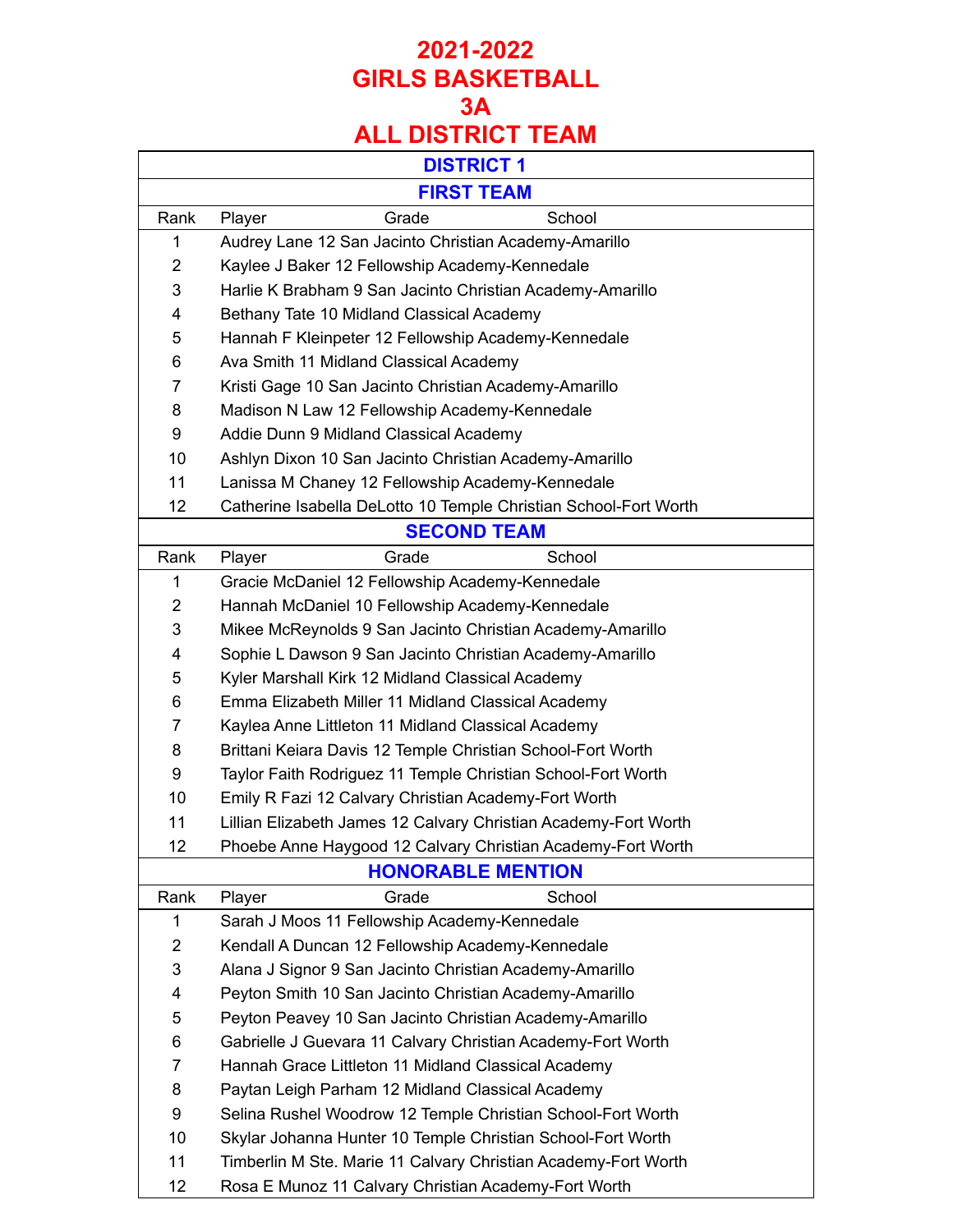|                | <b>DISTRICT 2</b>                                                        |
|----------------|--------------------------------------------------------------------------|
|                | <b>FIRST TEAM</b>                                                        |
| Rank           | Grade<br>School<br>Player                                                |
| 1              | Faith Simmons 12 Denton Calvary Academy                                  |
| $\overline{2}$ | Chyna Brown 12 North Dallas Adventist Academy HS - Richardson            |
| 3              | Rhyse Bramlett 9 Denton Calvary Academy                                  |
| 4              | Sammara Hunt 12 North Dallas Adventist Academy HS - Richardson           |
| 5              | Arianna Maria Villarreal 12 The Highlands School-Irving                  |
| 6              | Alexandra Martin 11 North Dallas Adventist Academy HS - Richardson       |
| 7              | Katherine Wright 10 Denton Calvary Academy                               |
| 8              | Sophia De Los Santos 11 The Highlands School-Irving                      |
| 9              | Teagan Traylor 10 Denton Calvary Academy                                 |
| 10             | Venus Ghorishvandi 11 North Dallas Adventist Academy HS - Richardson     |
| 11             | Ansley Katherine Cheng 11 Coram Deo Academy-Plano                        |
| 12             | Carlye Nadine Parmar 12 Coram Deo Academy-Plano                          |
|                | <b>SECOND TEAM</b>                                                       |
| Rank           | School<br>Grade<br>Player                                                |
| 1              | Emma Griffin 12 Denton Calvary Academy                                   |
| $\overline{2}$ | Victoria Elder 10 Denton Calvary Academy                                 |
| 3              | Jordyn Tunnicliff 10 Denton Calvary Academy                              |
| 4              | Beauty Stokes-Mitchell 11 North Dallas Adventist Academy HS - Richardson |
| 5              | Paschall Theriot 12 North Dallas Adventist Academy HS - Richardson       |
| 6              | Abigail Kamis 12 The Highlands School-Irving                             |
| 7              | Maria Vanessa Cordero 12 The Highlands School-Irving                     |
| 8              | Zeyanah Gouldd 12 Coram Deo Academy-Plano                                |
| 9              | Priscilla Joy Shanahan 10 Coram Deo Academy-Plano                        |
| 10             | Joanna Michelle Lee 12 Coram Deo Academy-Plano                           |
| 11             | Sarah Elizabeth Schwab 9 Coram Deo Academy-Plano                         |
| 12             | Peyton Alexis Chaney 10 Coram Deo Academy-Plano                          |
|                | <b>HONORABLE MENTION</b>                                                 |
| Rank           | Grade<br>School<br>Player                                                |
| 1              | Alexis Seidel 9 Denton Calvary Academy                                   |
| $\overline{2}$ | Addy Boeder 9 Denton Calvary Academy                                     |
| 3              | Vivian Vallecillo 9 Denton Calvary Academy                               |
| 4              | Madison Gwin 12 North Dallas Adventist Academy HS - Richardson           |
| 5              | Avery Rabah 12 North Dallas Adventist Academy HS - Richardson            |
| 6              | Analisa Christina Aguirre 11 The Highlands School-Irving                 |
| 7              | Cecile Lynn Ray 9 Coram Deo Academy-Plano                                |
| 8              | Gabriella Marie Pangborn 9 Coram Deo Academy-Plano                       |
| 9              | Jasmine Lois Yeh 10 Coram Deo Academy-Plano                              |
| 10             |                                                                          |
| 11             |                                                                          |
| 12             |                                                                          |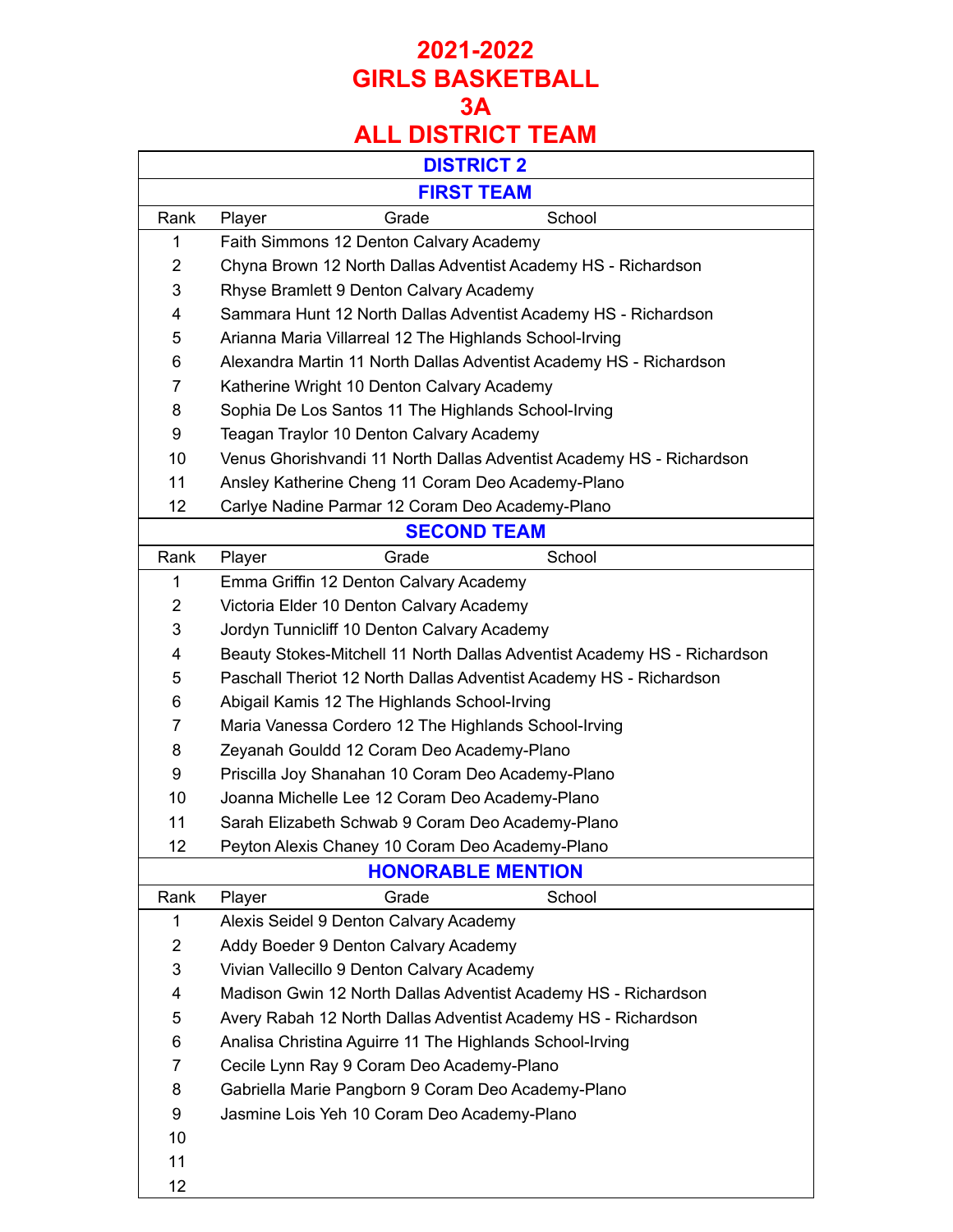|                | <b>DISTRICT 3</b>                                               |
|----------------|-----------------------------------------------------------------|
|                | <b>FIRST TEAM</b>                                               |
| Rank           | Grade<br>School<br>Player                                       |
| 1              | Taylor Lauren Garrett 12 Cornerstone Christian Academy-McKinney |
| $\overline{2}$ | Madelyn Maree Hornsby 9 Cornerstone Christian Academy-McKinney  |
| 3              | Ava Katharine Myers 12 Lutheran High School of Dallas           |
| 4              | Lilly Yalovsky 9 Akiba Yavneh Academy of Dallas                 |
| 5              | Kaitlyn Nichole Frieling 12 Lutheran High School of Dallas      |
| 6              | Madison Winton 11 Akiba Yavneh Academy of Dallas                |
| $\overline{7}$ | Emily Ann Thomas 10 Cornerstone Christian Academy-McKinney      |
| 8              | Casey Danielle Rieg 12 Lutheran High School of Dallas           |
| 9              | Brooklyn Williams 12 Lakehill Prep School- Dallas               |
| 10             | Jordan Davis 12 Heritage Christian Academy-Rockwall             |
| 11             | Grace Meentemeyer 11 Lucas Christian Academy High School        |
| 12             | Taylor Allen 10 Lakehill Prep School- Dallas                    |
|                | <b>SECOND TEAM</b>                                              |
| Rank           | School<br>Player<br>Grade                                       |
| 1              | Leslie-Symone Howard 11 Cornerstone Christian Academy-McKinney  |
| $\overline{2}$ | Mary Elizabeth Masters 9 Cornerstone Christian Academy-McKinney |
| 3              | Ava Marie Pope 9 Lutheran High School of Dallas                 |
| 4              | Alexandra Nicole Dever 10 Lutheran High School of Dallas        |
| 5              | Daniella Alexa Feldman 12 Akiba Yavneh Academy of Dallas        |
| 6              | Jordyn Ellie Behr 12 Akiba Yavneh Academy of Dallas             |
| $\overline{7}$ | Michal Orit Reva 12 Akiba Yavneh Academy of Dallas              |
| 8              | Addie Ashford 10 Lakehill Prep School- Dallas                   |
| 9              | Esther Neerman 9 Lakehill Prep School- Dallas                   |
| 10             | Kate Duncan 12 Heritage Christian Academy-Rockwall              |
| 11             | Kateleigh Clough 12 Lucas Christian Academy High School         |
| 12             | Sydney Hardy 11 Lucas Christian Academy High School             |
|                | <b>HONORABLE MENTION</b>                                        |
| Rank           | Grade<br>School<br>Player                                       |
| 1              | Madeleine Kay Anders 11 Cornerstone Christian Academy-McKinney  |
| $\overline{2}$ | Brooke Aniston Howard 9 Cornerstone Christian Academy-McKinney  |
| 3              | Carrigan Grace Moore 11 Cornerstone Christian Academy-McKinney  |
| 4              | Catherine Sophia Cox 10 Lutheran High School of Dallas          |
| 5              | Olivia Johnston 10 Lakehill Prep School- Dallas                 |
| 6              | Noa Leigh Ksabi 12 Akiba Yavneh Academy of Dallas               |
| 7              | Kate Taylor 11 Heritage Christian Academy-Rockwall              |
| 8              | Nicole Garrison 11 Lucas Christian Academy High School          |
| 9              |                                                                 |
| 10             |                                                                 |
| 11             |                                                                 |
| 12             |                                                                 |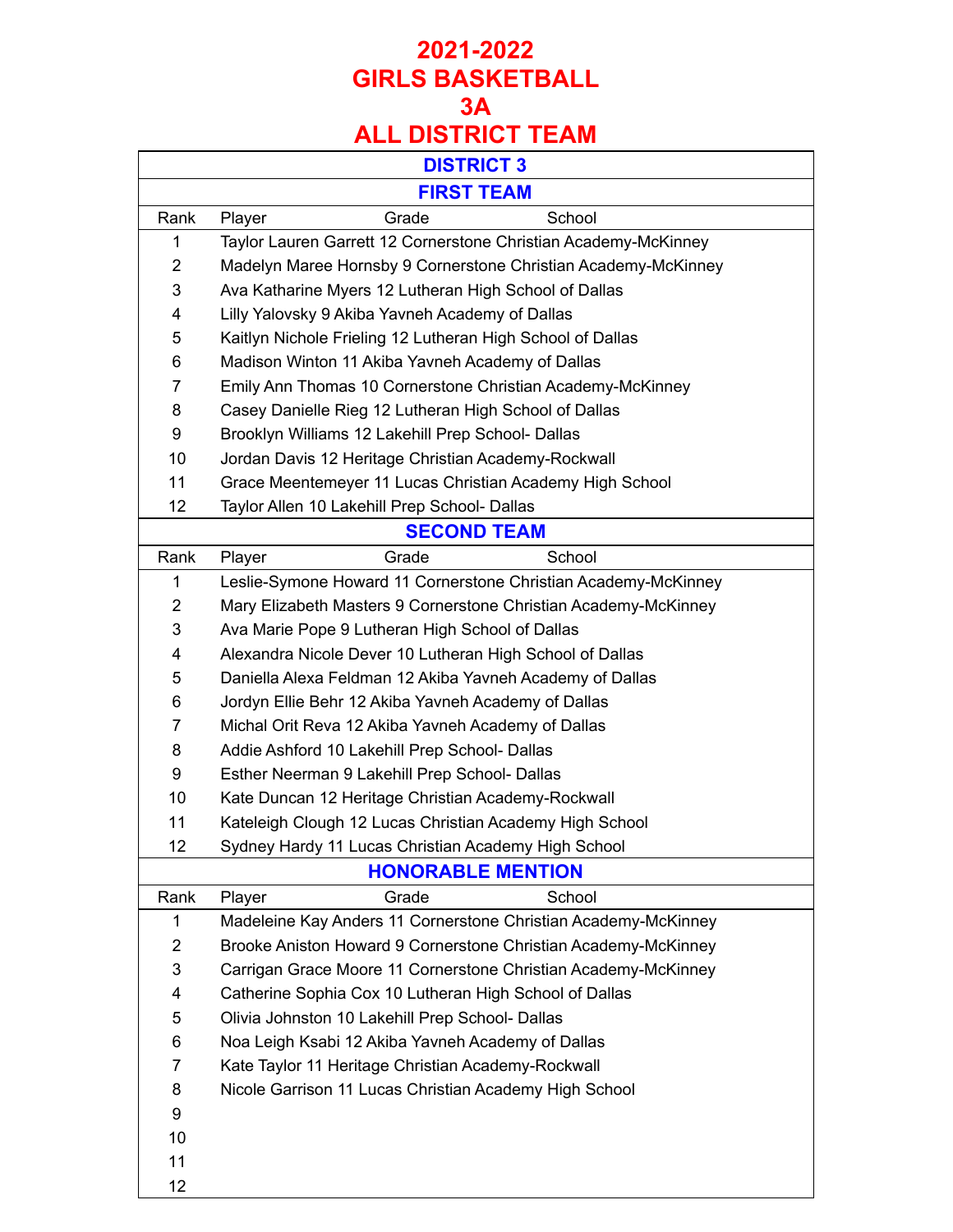|                | <b>DISTRICT 4</b>                                                     |
|----------------|-----------------------------------------------------------------------|
|                | <b>FIRST TEAM</b>                                                     |
| Rank           | Grade<br>School                                                       |
| 1              | Player<br>Claire Elizabeth Hansard 12 Live Oak Classical School-Waco  |
| $\overline{2}$ | Sheryl Ann Loden 12 Live Oak Classical School-Waco                    |
| 3              | Olivia Jenee Johnson 11 Central Texas Christian School-Temple         |
| 4              | Sophia X Serr 11 Vanguard College Preparatory-Waco                    |
| 5              | Maggie B Winarick 10 Vanguard College Preparatory-Waco                |
| 6              | Marisa Kapavik 12 Reicher-Waco                                        |
| $\overline{7}$ |                                                                       |
| 8              | Elizabeth Johnson 9 Vanguard College Preparatory-Waco                 |
|                | Brett Ashley Counseller 12 Live Oak Classical School-Waco             |
| 9              | Jillian Grace Wallace 11 Live Oak Classical School-Waco               |
| 10             | Abigail Faith Burt 10 Central Texas Christian School-Temple           |
| 11             | Tearni Arausa 11 Reicher-Waco                                         |
| 12             | Katherine Grace Jolly 11 Holy Trinity Catholic High School-Temple     |
|                | <b>SECOND TEAM</b>                                                    |
| Rank           | Grade<br>Player<br>School                                             |
| 1              | Naomi Mercy Burgess 11 Live Oak Classical School-Waco                 |
| $\overline{2}$ | Catherine B Doyle 12 Central Texas Christian School-Temple            |
| 3              | Georgeanna Tucker 11 Reicher-Waco                                     |
| 4              | Addy Damm 11 Reicher-Waco                                             |
| 5              | Allyriane Matthews 11 Live Oak Classical School-Waco                  |
| 6              | Ellie Grace Lewis 10 Live Oak Classical School-Waco                   |
| $\overline{7}$ | Annabelle E Reese 10 Vanguard College Preparatory-Waco                |
| 8              | Bentlee M Keepers 9 Vanguard College Preparatory-Waco                 |
| 9              | Emily E Frazier 10 Central Texas Christian School-Temple              |
| 10             | Kambree Hope Hollingsworth 11 Central Texas Christian School-Temple   |
| 11             | Caylin G Mirkes 11 Central Texas Christian School-Temple              |
| 12             | Isabel Carolina Velasquez 12 Holy Trinity Catholic High School-Temple |
|                | <b>HONORABLE MENTION</b>                                              |
| Rank           | School<br>Grade<br>Player                                             |
| 1              | Audrey Agamloh 11 Live Oak Classical School-Waco                      |
| $\overline{2}$ | Louisa Sky Williams 11 Live Oak Classical School-Waco                 |
| 3              | Bonnie Margaret Klein 9 Live Oak Classical School-Waco                |
| 4              | Madorry R Gonzales 12 Vanguard College Preparatory-Waco               |
| 5              | Elaina McCulloch 10 Vanguard College Preparatory-Waco                 |
| 6              | Brenlei Arausa 9 Reicher-Waco                                         |
| $\overline{7}$ | Aaliyah Rodriguez 10 Reicher-Waco                                     |
| 8              | Alexandria J Gatewood 10 Central Texas Christian School-Temple        |
| 9              | Amelia Noelle Caldwell 10 Central Texas Christian School-Temple       |
| 10             | Carolina Aloma Compean 12 Holy Trinity Catholic High School-Temple    |
| 11             | Danielle Azaria Brown 12 Holy Trinity Catholic High School-Temple     |
| 12             | Kayli Morgan 11 Central Texas Christian School-Temple                 |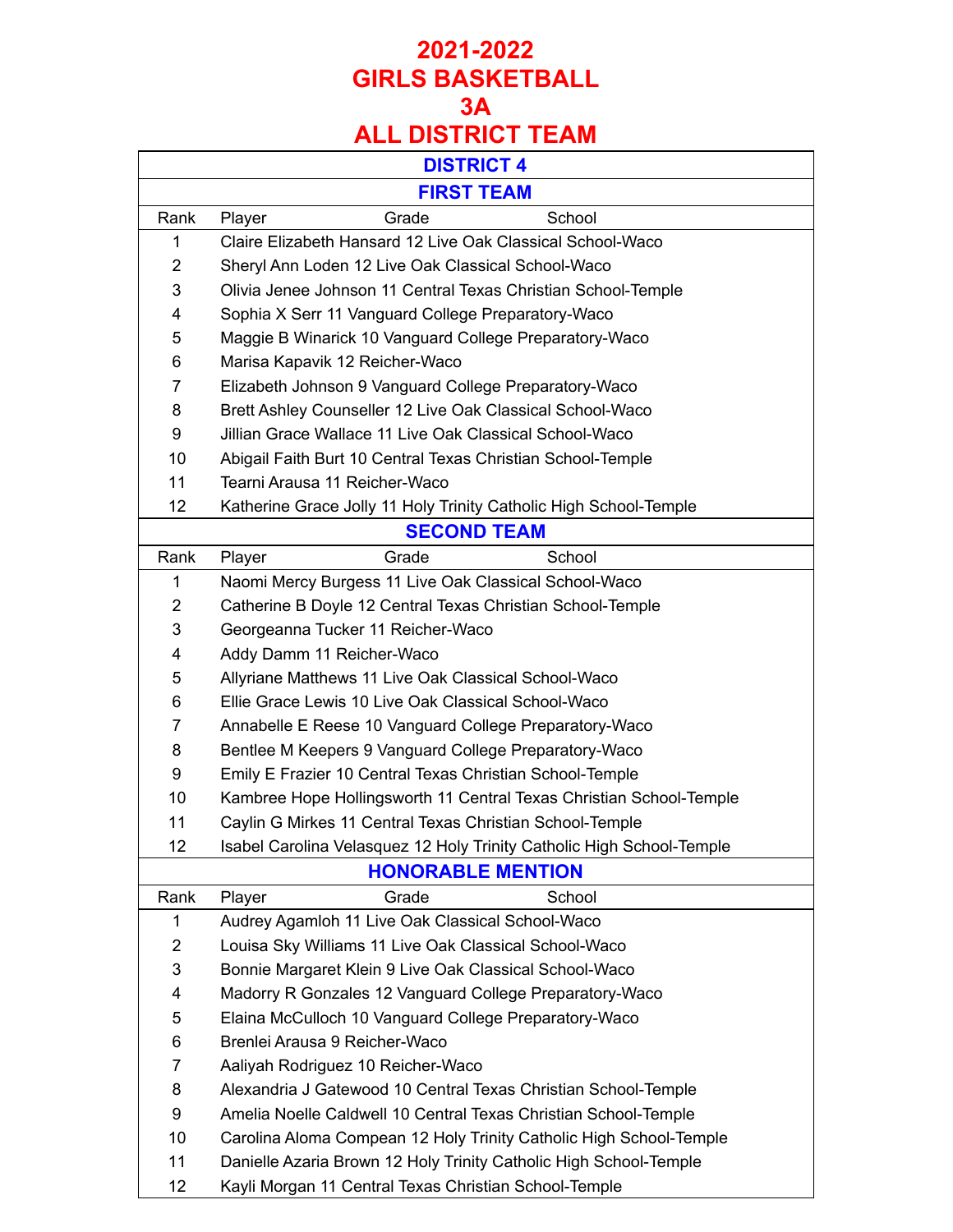# **ALL DISTRICT TEAM**

|                | <b>DISTRICT 5</b>                                              |  |  |
|----------------|----------------------------------------------------------------|--|--|
|                | <b>FIRST TEAM</b>                                              |  |  |
| Rank           | Grade<br>School<br>Player                                      |  |  |
| 1              | Claudia Jaramillo 12 Round Rock Christian Academy              |  |  |
| $\overline{2}$ | Grace Jackson 12 Hill Country Christian High School-Austin     |  |  |
| 3              | Juliana Eckert 12 Round Rock Christian Academy                 |  |  |
| 4              | Janine Koch 12 San Juan Diego Catholic HS-Austin               |  |  |
| 5              | Anna Hudgens 11 Hill Country Christian High School-Austin      |  |  |
| 6              | Ava Rene Zamora 10 Round Rock Christian Academy                |  |  |
| 7              | Rebekah Johnson 12 Concordia High School-Pflugerville          |  |  |
| 8              | Kinsey E White 10 Hill Country Christian High School-Austin    |  |  |
| 9              | Grace Elizabeth Jones 10 Round Rock Christian Academy          |  |  |
| 10             | Jean (Annie) Antonette Mikeska 12 Round Rock Christian Academy |  |  |
| 11             | Kathryn Rose Laurence 11 San Juan Diego Catholic HS-Austin     |  |  |
| 12             | Abigail Jahnke 12 Concordia High School-Pflugerville           |  |  |
|                | <b>SECOND TEAM</b>                                             |  |  |
| Rank           | Grade<br>Player<br>School                                      |  |  |
| 1              | Ella K Bernoski 11 Hill Country Christian High School-Austin   |  |  |
| $\overline{2}$ | Danni Marie White 12 Round Rock Christian Academy              |  |  |
| 3              | Kristen Hudgens 12 Hill Country Christian High School-Austin   |  |  |
| 4              | Chelsea Hudgens 9 Hill Country Christian High School-Austin    |  |  |
| 5              | Emilee Lynn Barron 11 San Juan Diego Catholic HS-Austin        |  |  |
| 6              | Sarina Elena Soto 12 San Juan Diego Catholic HS-Austin         |  |  |
| 7              | Alondra Ramirez 10 Concordia High School-Pflugerville          |  |  |
| 8              | Sophia Balboa 9 Griffin School - Austin                        |  |  |
| 9              |                                                                |  |  |
| 10             |                                                                |  |  |
| 11             |                                                                |  |  |
| 12             |                                                                |  |  |
|                | <b>HONORABLE MENTION</b>                                       |  |  |
| Rank           | Grade<br>School<br>Player                                      |  |  |
| 1              | Danielle Y Godsted 11 Round Rock Christian Academy             |  |  |
| $\overline{2}$ | Faith Elizbeth Malone 12 Round Rock Christian Academy          |  |  |
| 3              | Gretchen Bode 12 Hill Country Christian High School-Austin     |  |  |
| 4              | Meagan Hernandez 12 Hill Country Christian High School-Austin  |  |  |
| 5              | Ashleigh Nelson 11 Hill Country Christian High School-Austin   |  |  |
| 6              | Celeste Alexandrea Flores 12 San Juan Diego Catholic HS-Austin |  |  |
| 7              | Abi Polley 9 Concordia High School-Pflugerville                |  |  |
| 8              | Presley Stoll 9 Concordia High School-Pflugerville             |  |  |
| 9              | Abigail Werchan 12 Concordia High School-Pflugerville          |  |  |
| 10             | Lana Le 10 Griffin School - Austin                             |  |  |
| 11             |                                                                |  |  |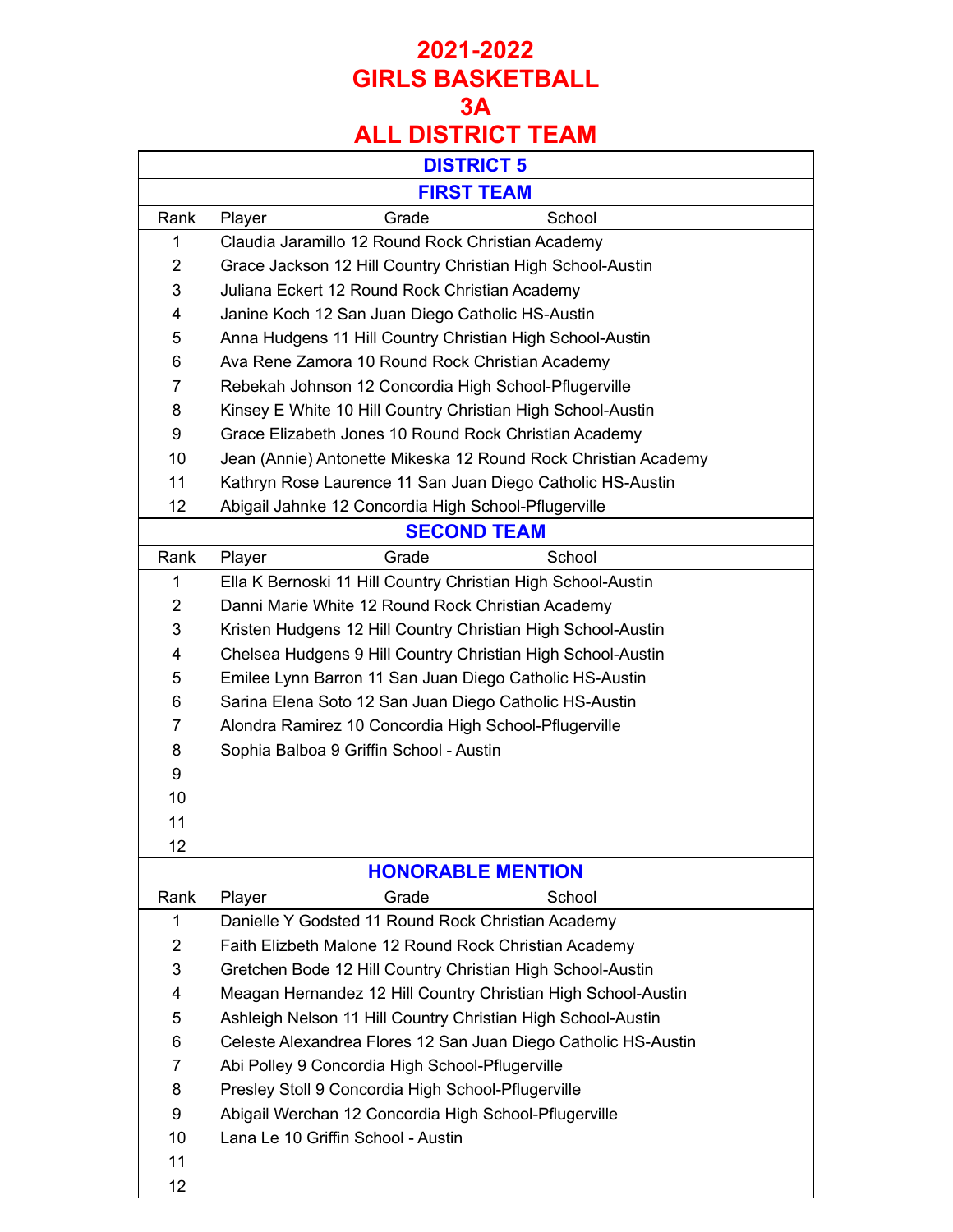|                          | REE PIUTINUT<br>. . <i>.</i>                                                      |  |
|--------------------------|-----------------------------------------------------------------------------------|--|
|                          | <b>DISTRICT 6</b>                                                                 |  |
|                          | <b>FIRST TEAM</b>                                                                 |  |
| Rank                     | Grade<br>School<br>Player                                                         |  |
| 1                        | Avery Renee Leidy 12 New Braunfels Christian Academy                              |  |
| $\overline{2}$           | Aliana Leilani Jo Ouellette 11 The Christian School at Castle Hills - San Antonio |  |
| 3                        | Emily N Elwood 12 The Christian School at Castle Hills - San Antonio              |  |
| 4                        | Sylvie Anne Elrod 12 New Braunfels Christian Academy                              |  |
| 5                        | Aubrey Webb 10 New Braunfels Christian Academy                                    |  |
| 6                        | Peyton Kendall Brown 10 The Christian School at Castle Hills - San Antonio        |  |
| $\overline{7}$           | Madeline Elise Anderson 12 The Christian School at Castle Hills - San Antonio     |  |
| 8                        | Bella Alvarado 11 Keystone-San Antonio                                            |  |
| 9                        | Quincy Bartlett 11 Keystone-San Antonio                                           |  |
| 10                       | Tessa Julianna West 10 New Braunfels Christian Academy                            |  |
| 11                       | Kaylee Rae Ouellette 9 The Christian School at Castle Hills - San Antonio         |  |
| 12                       | Avary Grace Bergsten 9 New Braunfels Christian Academy                            |  |
|                          | <b>SECOND TEAM</b>                                                                |  |
| Rank                     | Grade<br>School<br>Player                                                         |  |
| 1                        | Marlee Metzger 9 Keystone-San Antonio                                             |  |
| $\overline{2}$           | Lexie J Criner 9 The Christian School at Castle Hills - San Antonio               |  |
| 3                        | Emily Alaniz 11 The Christian School at Castle Hills - San Antonio                |  |
| 4                        | Genesis Ahumada 11 The Christian School at Castle Hills - San Antonio             |  |
| 5                        | Gloria Celeste Hernandez 11 The Christian School at Castle Hills - San Antonio    |  |
| 6                        | Kingsley Rae Baker 11 New Braunfels Christian Academy                             |  |
| $\overline{7}$           | Elizabeth Rose Weatherly 12 New Braunfels Christian Academy                       |  |
| 8                        | Charleigh Hope Albergaria 9 New Braunfels Christian Academy                       |  |
| 9                        | Stella Ciaravino 11 Keystone-San Antonio                                          |  |
| 10                       | Tessa Uviedo 12 Keystone-San Antonio                                              |  |
| 11                       |                                                                                   |  |
| 12                       |                                                                                   |  |
| <b>HONORABLE MENTION</b> |                                                                                   |  |
| Rank                     | Grade<br>School<br>Player                                                         |  |
| 1                        | Faith Lynn Albergaria 12 New Braunfels Christian Academy                          |  |
| $\overline{2}$           | Jillian L Allen 10 New Braunfels Christian Academy                                |  |

- Asylai Sain 11 New Braunfels Christian Academy
- Abby Montemayor 10 Keystone-San Antonio
- Jasmine Hollis 11 Keystone-San Antonio
- Khai Heath 11 The Christian School at Castle Hills San Antonio
- Valerie Pilipick 9 The Christian School at Castle Hills San Antonio
- 
- 
- 
- 
- 
- 
-